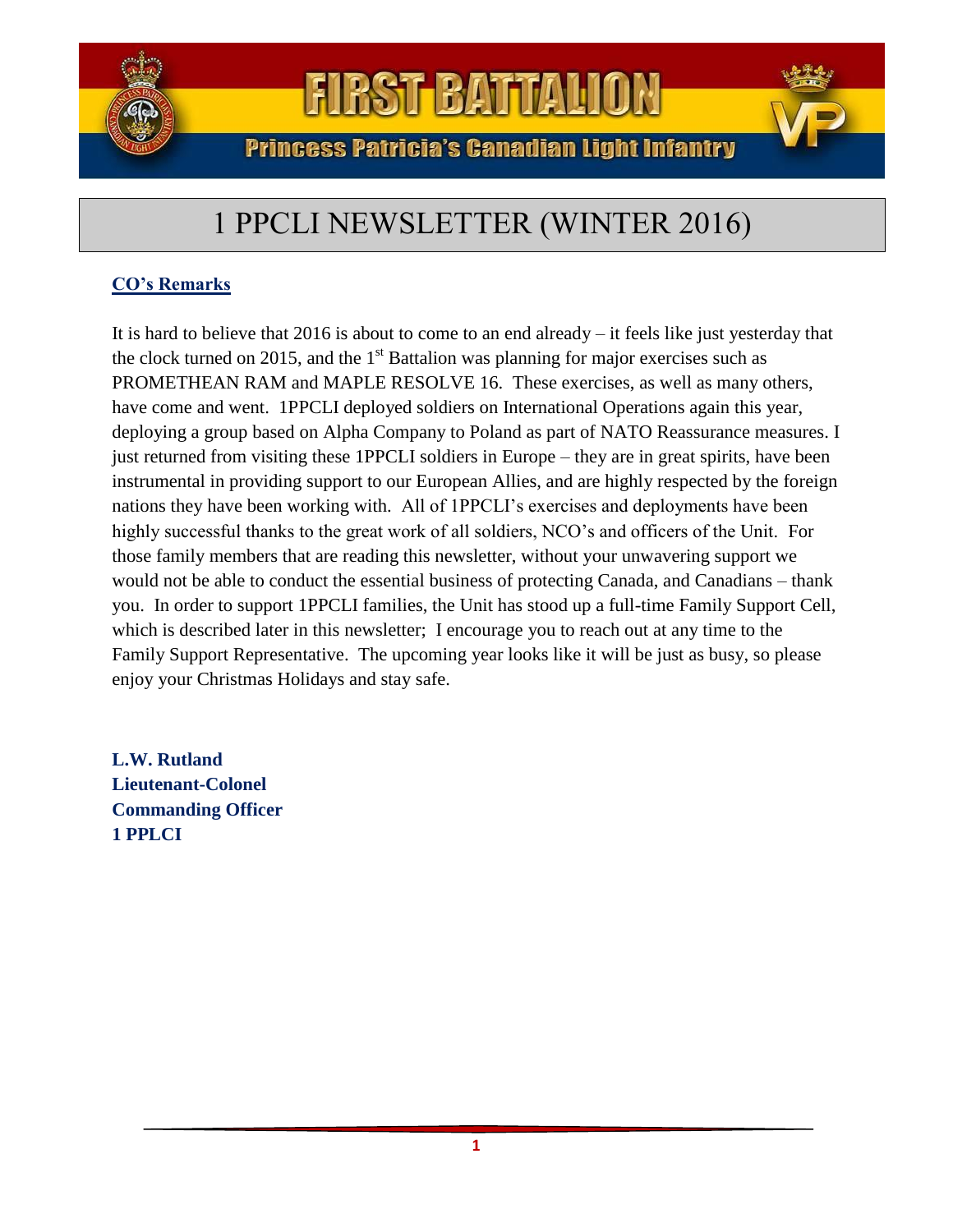

**Princess Patricia's Canadian Light Infantry** 

### IN THIS ISSUE:

| <b>Operation REASSURANCE: The First Half</b> | 3  |
|----------------------------------------------|----|
| <b>Battalion Update</b>                      | 5  |
| <b>Family Support</b>                        | 10 |
| <b>Important Dates and Upcoming Events</b>   | 12 |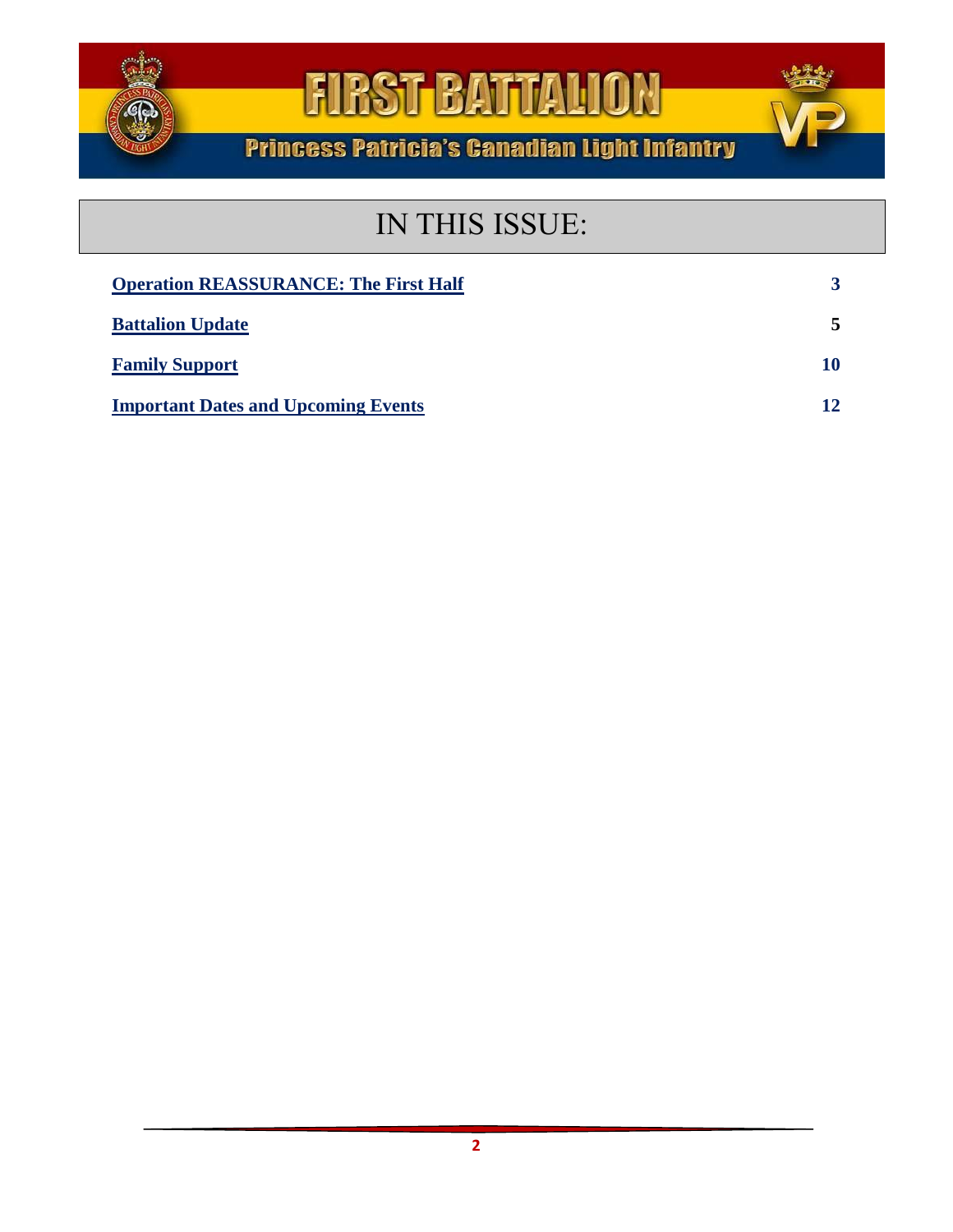

**Princess Patricia's Canadian Light Infantry** 

### Operation REASSURANCE 2016: The First Half

By: Lt. Stanley J Bennett, 1 Pl Comd



1 Platoon members fire the C-16 AGLS on Studnica Range in Glebokie, Poland. Photo: Cpl Jay Ekin

A Company's deployment to Eastern Europe for Operation REASSURANCE ROTO 6 has provided us valuable opportunities to work with many different NATO countries across Europe. Upon completion of the relief in place (RiP) with C Company from the 1st Battalion of the Royal  $22^e$ Régiment, we launched into our first multinational exercise; Exercise ALLIED SPIRIT V, where we were attached to the 1st Battalion, 503rd Infantry

Regiment (US), from 173<sup>rd</sup> Airborne Brigade. For the exercise, A Company detached a single platoon, outfitted with American HMMWVs, to the Battalion headquarters to be employed as a force protection element. The remainder of A Company was tested in the arduous terrain of Hohenfels, Germany. Despite the persistent rain, the company managed to destroy the armoured threat, ensuring the success of the Battalion. Upon return from Hohenfels, 3 Platoon began their preparation for Exercise SCORPION FURY 16.2 in Romania, while the remainder of the company conducted low-level training in Poland. The period between exercises gave the platoons opportunities to run weekly ranges. 1 Platoon conducted a C-16 Automatic Grenade Launcher System (AGLS) range where all members of the platoon shot High Explosive (HE) ammunition from the weapon system. This range provided a unique insight for the soldiers into the battlefield effects of the weapon system, and its destructive power. 1 and 2 Platoon ran antiarmour ranges utilizing both the M-72 Short Range Anti Armour Weapon (Light), and the 84mm Carl Gustav Short Range Anti Armour Weapon (Medium). After the conclusion of the low-level training in Poland, the Land Task Force was provided an opportunity to conduct a R&R visit to the Vimy Ridge Memorial in France. Being at Vimy Ridge offered the soldiers a chance to view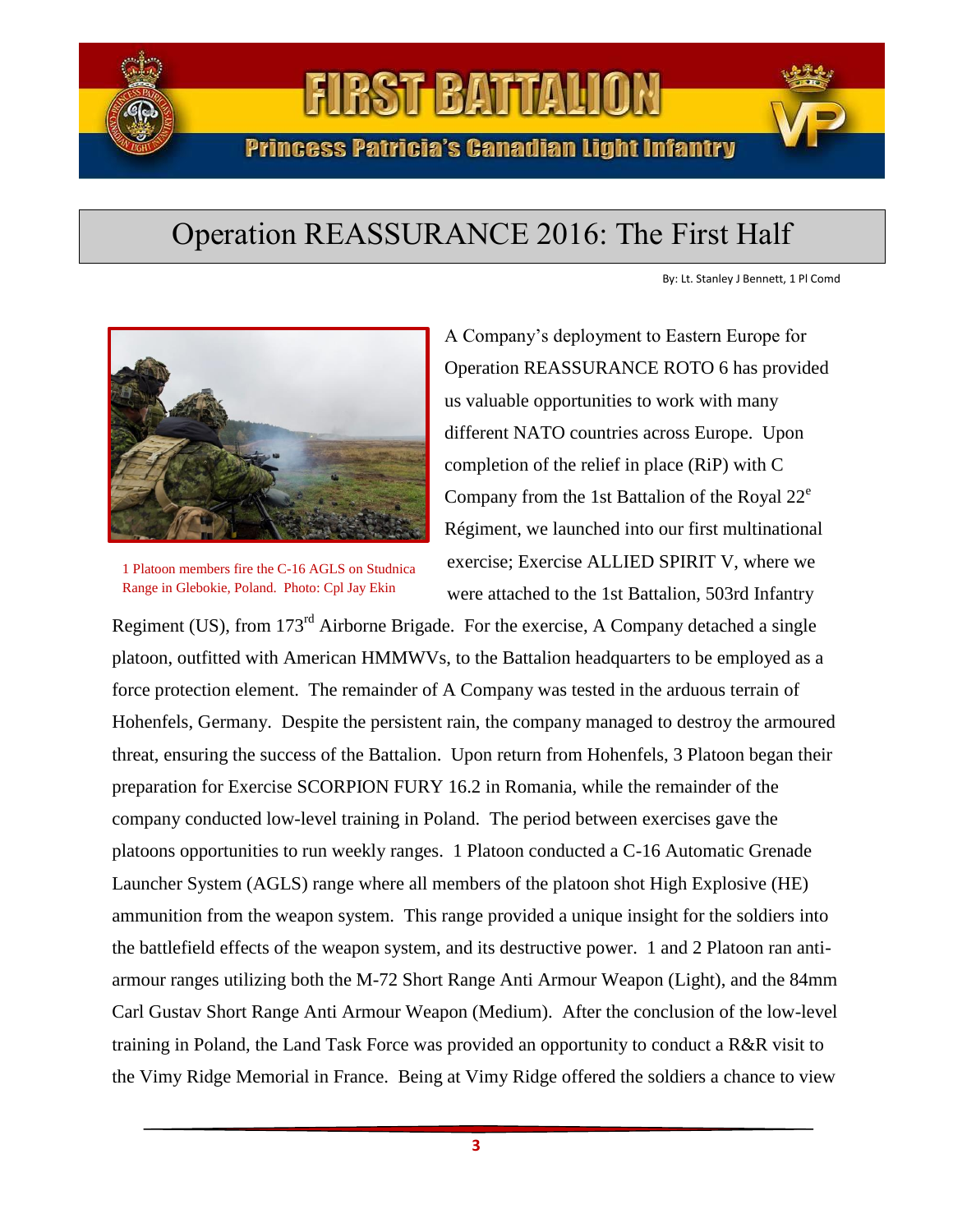

### **Princess Patricia's Canadian Light Infantry**

the battlefield where many Canadians lost their lives during that battle. Following the Remembrance Day service, members of the Task Force were able to visit the Canadian Cemetery, tour the Vimy Ridge Visitor Centre, and walk the tunnels that the PPCLI used during the assault.

Preparing for, and deploying to Exercise IRON SWORD 2016, located in Pabradé, Lithuania, was the next significant task for the Task Force. During this exercise, A Company had the opportunity to work alongside several different allied countries. For example: our Reconnaissance Section and snipers worked with a Luxembourg reconnaissance platoon; combat engineers worked with the American, Lithuanian, and British combat engineers, and the Forward Observation Officer (FOO) Detachment worked with a German artillery unit, where they had the opportunity to control the fire of the Multiple Launch Rocket System (MLRS). The two Canadian rifle platoons on the exercise were attached to a Lithuanian company, and soon stepped off to train with their NATO allies. The first week allowed the chance for the Canadians to refresh and refine the training they had received in Glebokie, as well as teaching the Lithuanians about our urban operations drills. So far, Op REASSURANCE ROTO 6 has been an excellent opportunity to work with our NATO allies across Europe, and increase interoperability between our nations.



A member of 3 Platoon fires a Carl Gustaf recoilless rifle in Romania during Ex SCORPION FURY 16.2. Photo: Cpl Jay Ekin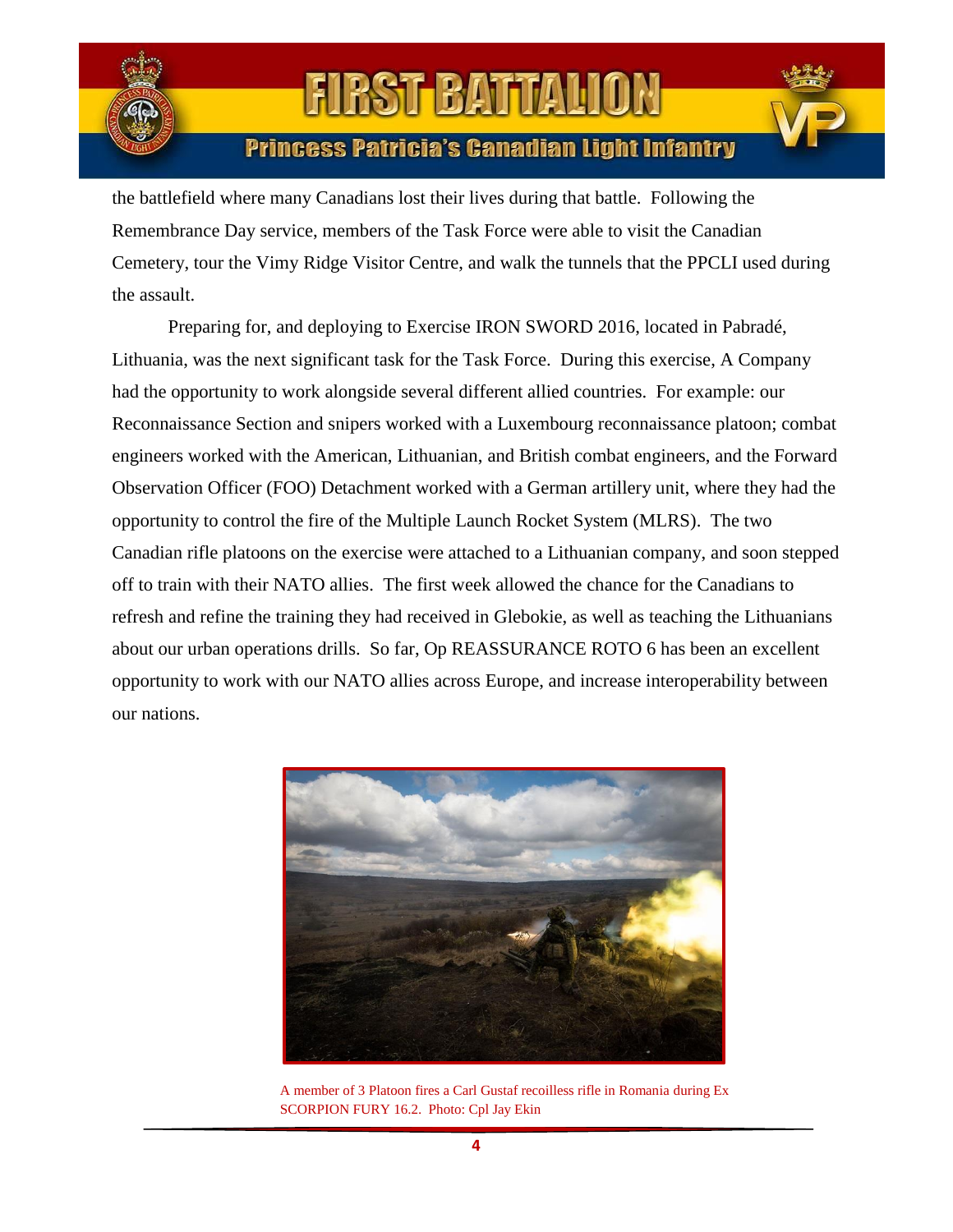

**Princess Patricia's Canadian Light Infantry** 

### BATTALION UPDATE

### **Ex PROMETHEAN RAM 16 (4 April – 3**

### **May)**

As part of the 1<sup>st</sup> Canadian Mechanized Battle Group's Road to High Readiness, 1 PPCLI planned, designed, and built ranges for live fire attacks up to Combat Team Level (Enhanced Level 5), allowing Infantry Companies from 2 PPCLI and Armoured Squadrons from the Lord Strathcona's Horse (Royal Canadians) to conduct crucial livefire training and validation. 1 PPCLI also took part in convoy escort training with 1 Service Battalion and 1 CMBG HQ & Signals Squadron. This included complex scenarios involving enemy ambushes, IEDs, and local police and paramilitary forces. The exercise culminated with Op TOTALIZE, a brigade level defensive operation.



Soldiers from B Coy take cover behind their LAV and repel an enemy ambush during a convoy escort live fire range. Photo: Greg Southam, Edmonton Journal

### **Ex MAPLE RESOLVE 16 (19 May – 7 June)**

Run by the Canadian Manoeuvre Training Centre, Ex MAPLE RESOLVE 16 was the largest exercise of the year, involving more than 6000 Canadian Soldiers along with members of the US Army, US National Guard, US Army Reserves, US Marine Corps, and the British Army. 1 Canadian Mechanized Brigade Group (1 CMBG) operated as a complete Mechanized Brigade Group and was validated and declared operationally ready. The exercise allowed the officers and soldiers of 1 PPCLI to experience the full spectrum of military operations in a brigade context. It involved a complex scenario including both conventional and unconventional enemy forces, as well as civilian populations. During the exercise, the Battalion Headquarters served as the Rear Area Command (RACOM). A Coy worked with LdSH(RC) in conventional offensive and defensive operations. B Coy filled the role of rear area security, performing counterinsurgency and force protection operations, including convoy escort and engagement with key members of civil society. C Coy provided "real-life support" to the exercise, while Combat Support and Administration Coys were split amongst all elements.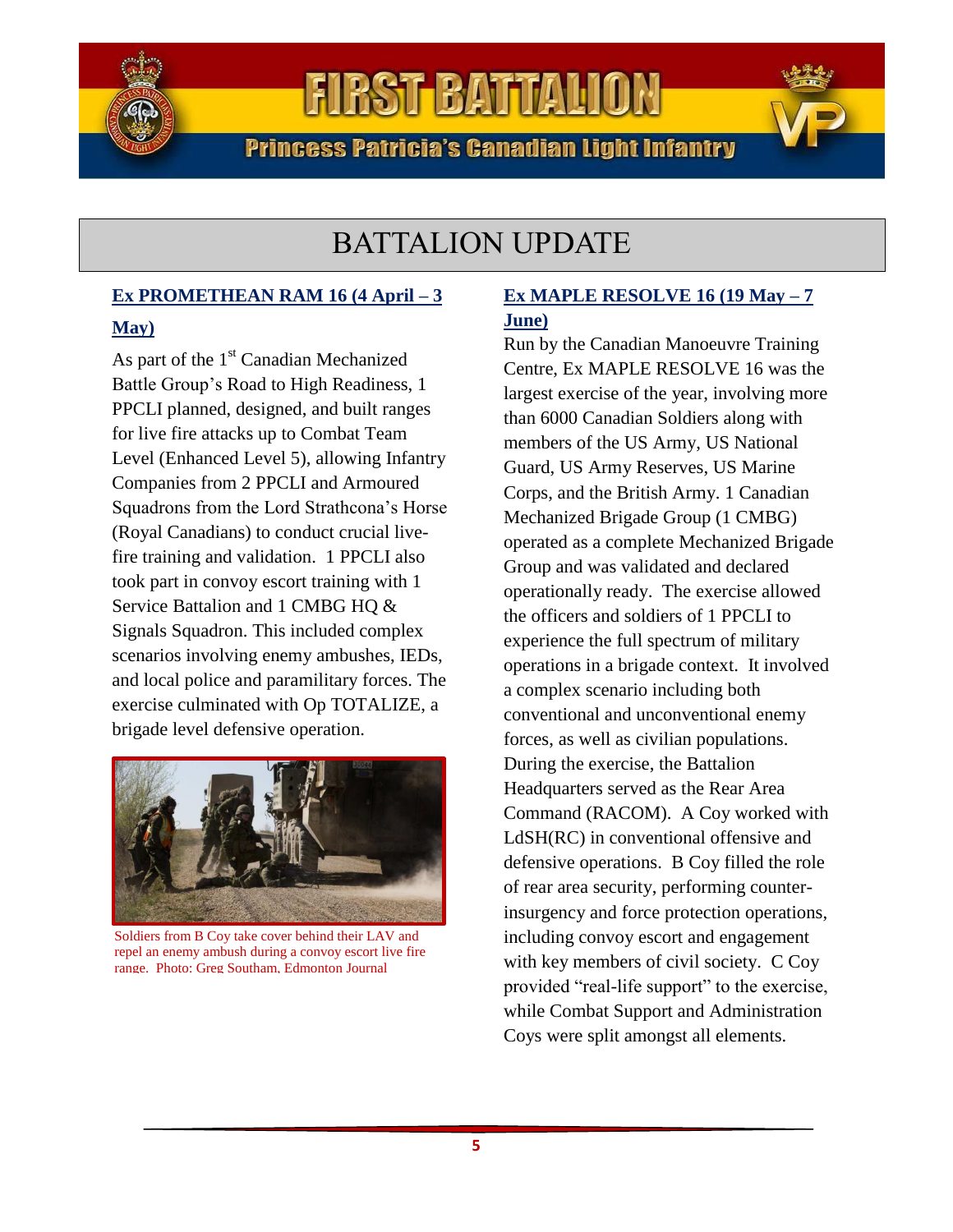

### **2016 Canadian Armed Forces Small Arms Concentration**

Upon the conclusion of Ex MAPLE RESOLVE, training began for the 2016 CAFSAC, a competitive shooting event demanding skill in different weapons from pistol to light machine gun. A highly spirited concentration, it involved teams from across the Canadian Armed Forces and from allied forces.

Under the leadership of the Team Captain, Captain Lexin Luciak, and Head Coach, Master Corporal l Pete Smith, the team underwent a two week selection camp, followed by a 6 week training camp prior to the concentration. 1 PPCLI members competed as part of the  $3<sup>rd</sup>$  Canadian Division Regular Force CAFSAC Team, securing 2<sup>nd</sup> place overall in the competition.

Special mention to Cpl Brad Wright, who won the title of top pistol competitor!

### **Ex TRADEWINDS (6 -29 June)**

A team from 1 PPCLI deployed to Kingston, Jamaica in support of Ex TRADEWINDS, training soldiers from Caribbean nations in counter illicit trafficking (CIT) and advanced small arms and tactics (ASAT).

After conducting small arms training and Close Quarters Battle (CQB) drills, the focus moved to urban operations and interior CQB. Individual and section drills were taught, practiced, and refined using Simmunition paint marking rounds in abandoned structures as well as a modern CQB facility and 30m conventional range. The exercise culminated with multinational sections clearing two complex structures before fighting their way through a simulated junkyard.



MCpl Joel Sutherland supervises soldiers conducting fire and movement.



Instructors train students how to recover and engage if knocked to the ground.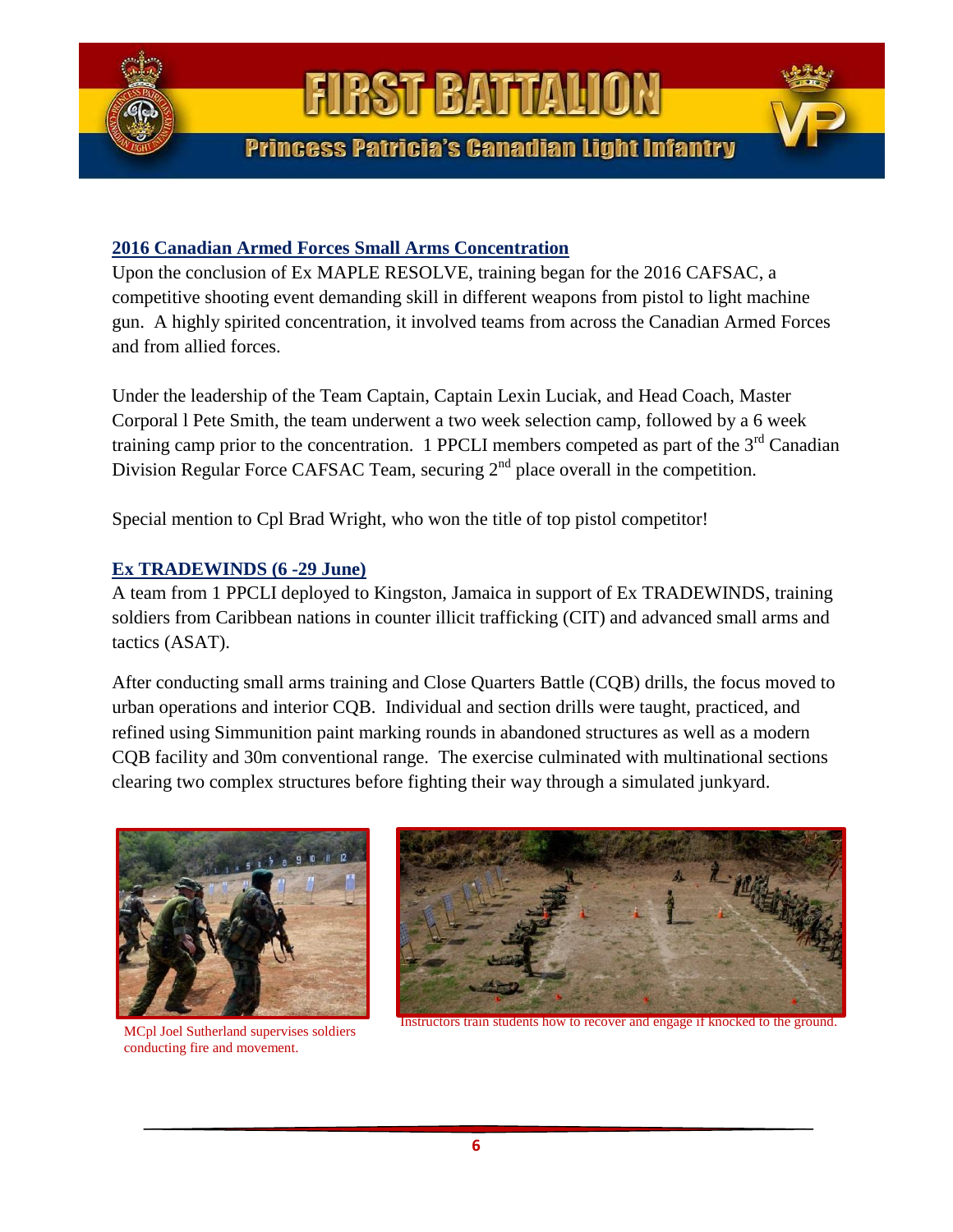

### **Princess Patricia's Canadian Light Infantry**

### **Ex ARCTIC ANVIL (11 July – 11 August)**

B Coy deployed to Fort Wainwright, Alaska on a joint exercise with United States Army Alaska (USARAK). Working with USARAK's 1<sup>st</sup> Battalion, 24<sup>th</sup> Infantry Regiment (1-24), B Coy participated in battalion level offensive and defensive operations during a force on force exercise. B Coy also had the opportunity to work with the  $70<sup>th</sup>$  Brigade Engineer Regiment (70 BEB) to conduct the breaching of complex obstacles during a brigade level attack. Near the end of the exercise, B Coy conducted a live fire company level attack, supported by American artillery, engineer, and attack aviation assets.

Ex ARCTIC ANVIL provided the soldiers and officers of B Coy with valuable experience in joint operations, as well as exposing them to the US Army's way of war. They forged working relationships and friendships with their American counterparts and came away with valuable lessons learned that will benefit the Battalion and the Canadian Armed Forces in future operations.

Photos by MS Ambre Anderson.



An AH64 Apache attack helicopter from USARAK flies overhead in support of B Coy during their live fire company level attack.



LAVs move through the woods during preparations for a brigade offensive operation.



Soldiers from B Coy and USARAK advance together behind a LAV during a live fire company attack.

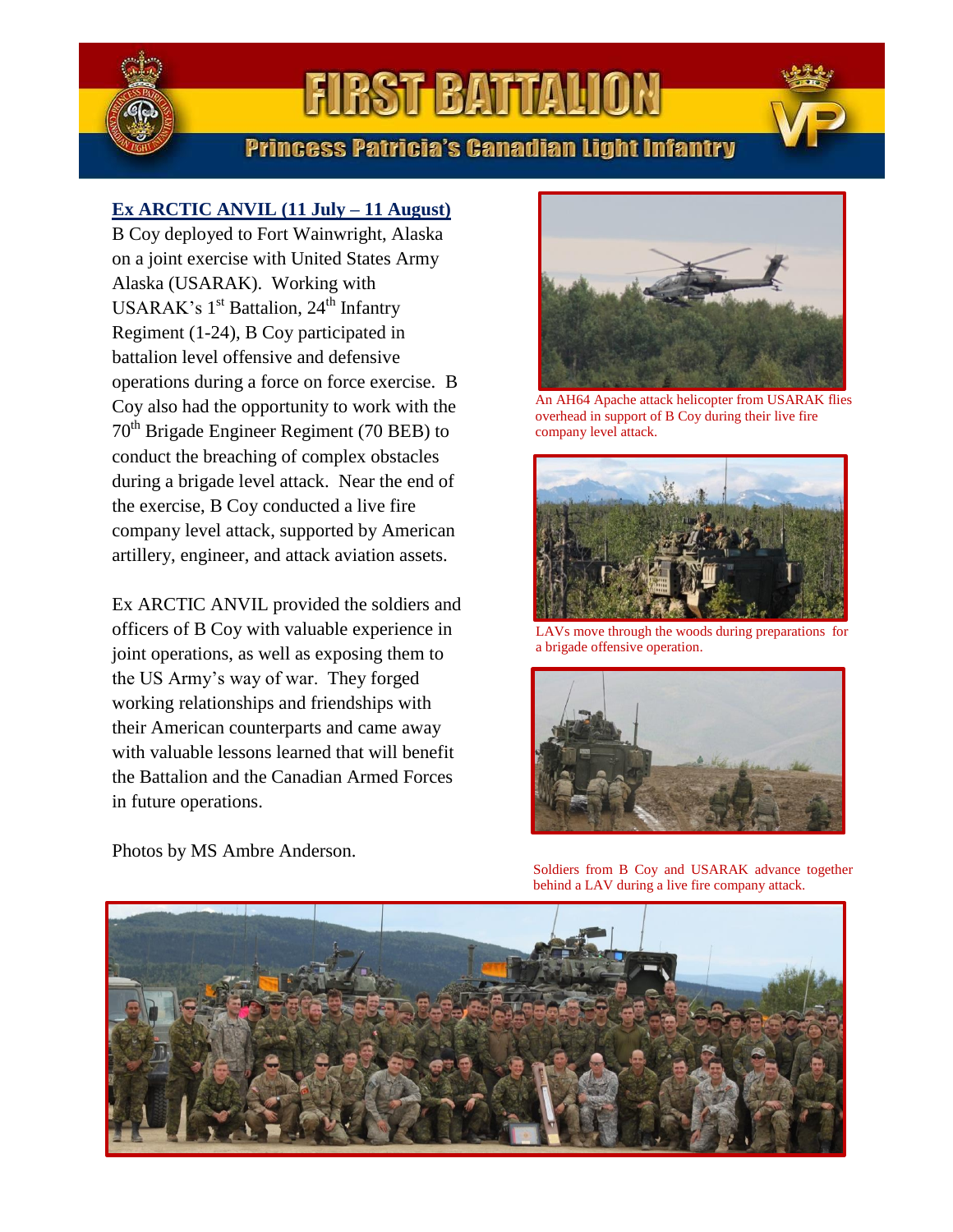

**Princess Patricia's Canadian Light Infantry** 

### **2016 MOUNTAIN MAN CHALLENGE**

Coached by Corporal Adam Gee, the 1 PPCLI team competed in the 2016 Mountain Man Challenge on 8 September 2016. The competition consisted of a 32km run, 3.2 km portage, 10km canoe, and ending with a 5.6km run, all with an army-issued rucksack weighing no less than 35lb. Despite the majority of members being deployed on field exercises for much of the period leading up to the competition, they were able to prepare themselves for the event thanks to the great coaching and comprehensive training plan given by Coach Corporal Gee. Congratulations to the 36 members of 1 PPCLI who competed! Sgt STEPHAN COSTEN LCol WADE RUTLAND Maj JESSE VAN EIJK Pte MITCHELL EMPEY Pte ZANE FLEMING Pte ANDREW STRONG Cpl COLE LISOWSKI Cpl AUSTIN CIAFALONI Pte CAIL SPENCER PO2 JOHNATHON GLIBBERY Capt JUSTIN SIM Capt KAIT THEROUX Cpl TYLER MCFADDEN Pte ANDREW BARR Pte JESSE KELLAR Sgt JASON OP DE BEECK Cpl ADAM GEE Cpl JAMES MASON Pte AMBROSE ROBATAILLE-BROWN Pte SAM MOUNTENAY MCpl BRIAN HARVEY WO TREVOR PARKINSON Pte QUINN LOPEZ Cpl VALENTIN COSTACHE Cpl CHRISTOPHER GRONDIN Sgt STEVE WILKINSON Pte KALEB SUTTON

Pte CHRISTOPHER FUELLERT Pte KYLE ROESLER Cpl ERIC OLSEN Pte BRAD HINTON Cpl PATRICK BAIN Pte DANIEL LIM Sgt KYLE MCDONALD Pte ALBERT CHAN Pte KYLE DEIS



**Ex PATRICIA ARES (11 – 23 October)** B Coy and C Coy deployed to Wainwright to continue training. They conducted Individual Battle Task Standards training and live fire attacks up to Combat Team level, confirming their operational readiness.

#### **Canadian Patrolling Competition**

1 PPCLI participated in this year's patrol completion with an 8 man team composed of soldiers from B Coy and Reconnaissance Platoon. They conducted their long range patrol from 23-25 Nov and were awarded a Silver Medal. Well done to all team members!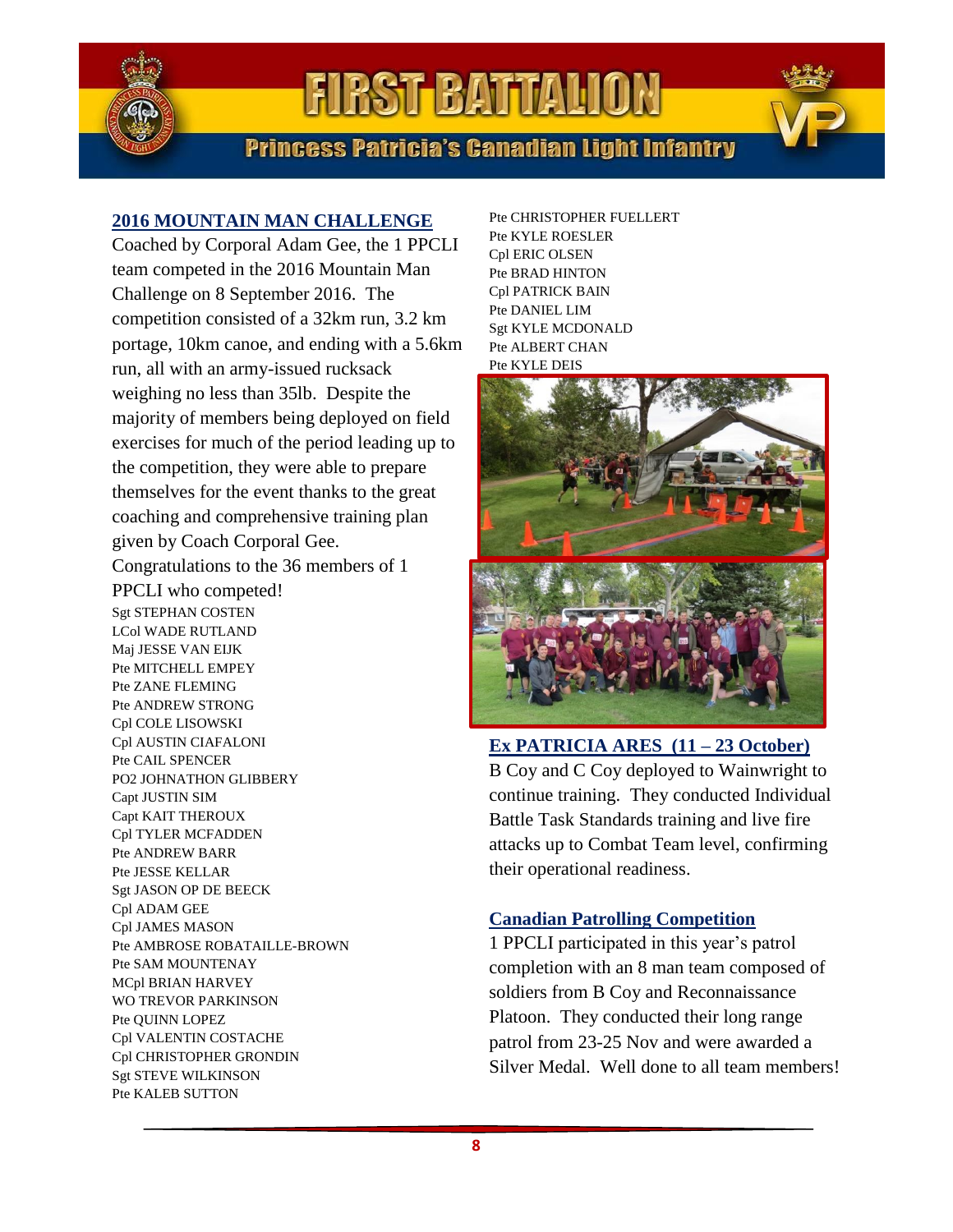

**Princess Patricia's Canadian Light Infantry** 

### FAMILY SUPPORT

### **THE 1 PPCLI FAMILY SUPPORT CELL**

The 1 PPCLI Family Support Cell (FSC) is now up and running! We are located in the old barber shop beside the Padre's office.

#### **OP REASSURANCE**

-Please contact the 1 PPCLI unit FSC rep or stop into the MFRC if you still need to fill out the Family Information Form.

-The unit FSC Rep contact info has been sent to family members of deployed pers who filled out the Family Info sheets.

-Business contact info cards and fridge magnets coming soon.

-Please take note of the mailing address to correctly send care packages.

-Call Base mail if you have specific questions related to mail.

780-973-4011 Ext 4813

Please do not send mail inside one month prior to the scheduled redeployment date.

#### **PROVISIONS**

-Unit news and information

-Advice and assistance

-Direction and guidance to proper contact info.

-Redeployment info for chalk dates and timings as directed.

-Support outlets through the base MFRC with available resources and programs.

-Offer manpower as required to the sick,

injured and pregnant.

-Prepared to initiate welfare calls as required.

-Act as primary point of contact for families of deployed.

-Answer Questions

-Provide solutions to problems.

-Available when needed.

### **UPCOMING CALENDAR EVENTS AT THE MFRC**

Road To Mental Readiness

-A workshop to support families through the Deployment Cycle.

-Offers information and resources in preparing for deployment.

-Program to offer families a post deployment briefing to deal with the challenges of transitioning during reintegration.

Contact MFRC for dates and registration.

(780) 973-4011-ext.6300

#### **FRANCOPHONE SERVICES**

Language Services & Outreach Coordinator Sarah Ellis (780) 973-4011 ext 5081 [language.services@mfrcedmonton.com](mailto:language.services@mfrcedmonton.com)

For the latest updates on all our events just add us to your list. E-mail the **1 PPCLI Family Support Cell** –

+1 PPCLI Family Support@1 PPCLI@Edmonton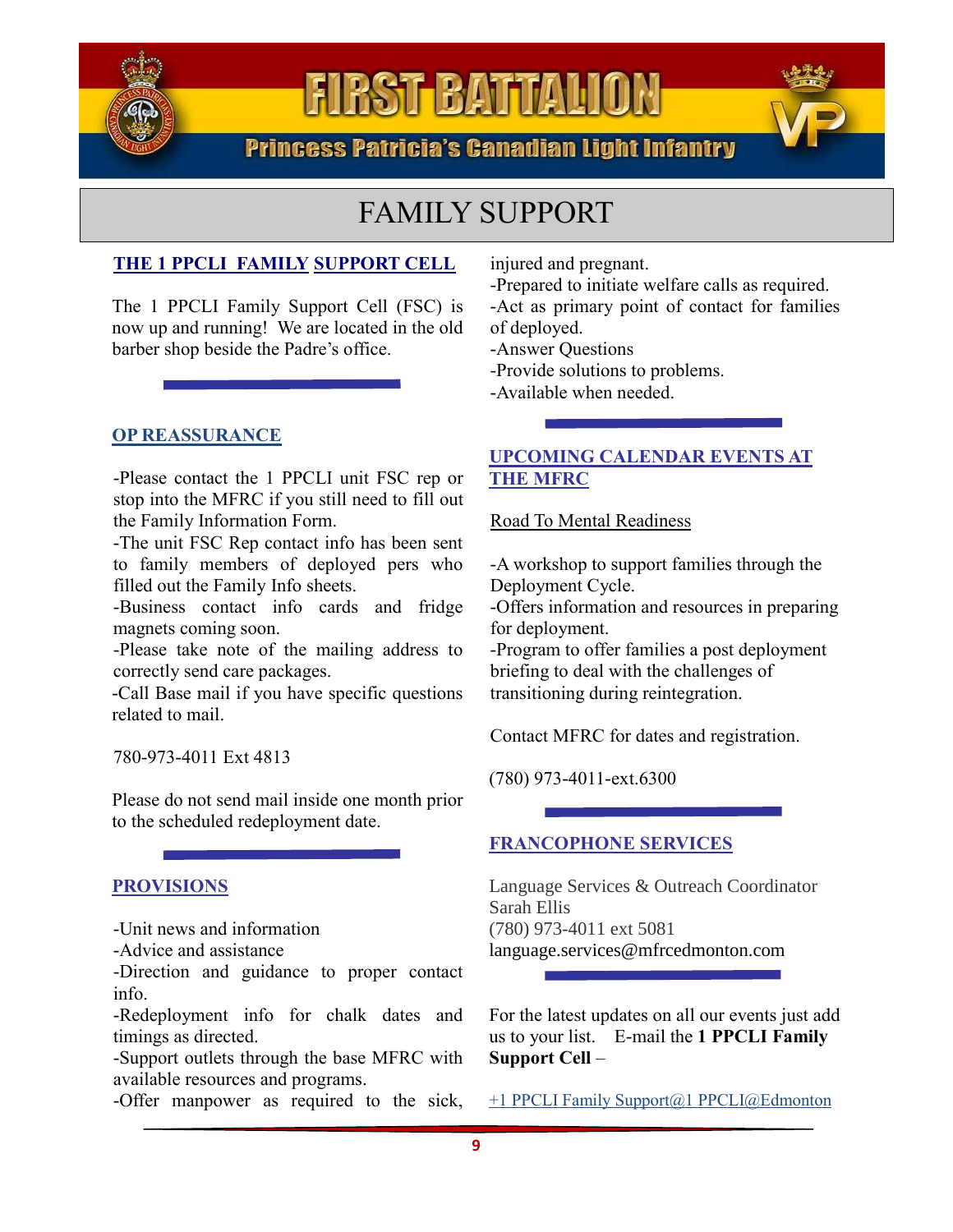

**Princess Patricia's Canadian Light Infantry** 



#### Military Family Resource Centre (MFRC Edmonton) – (780) 973-4011 ext 6300 **OP REASURRANCE MAILING ADDRESS**

RANK, NAME, INT UNIT/COY/SECTION OP REASSURANCE PO BOX 5208 STN FORCES BELLEVILLE, ON K8N 5W6



1 PPCLI 403 Korea Rd, GG Brown Bldg PO Box 10500 Stn. Forces Edmonton, Alberta T5J-4J5